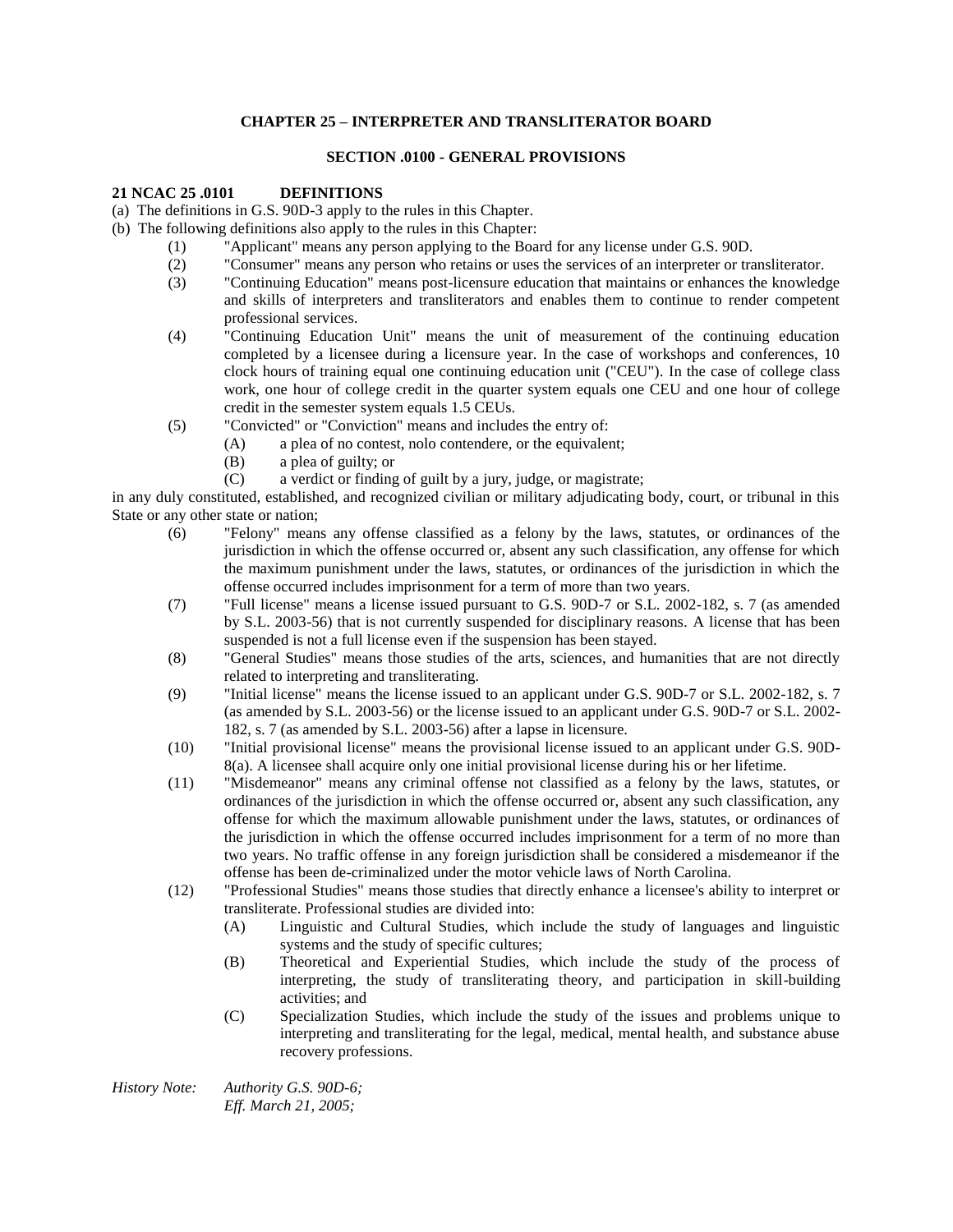*Pursuant to G.S. 150B-21.3A, rule is necessary without substantive public interest Eff. July 22, 2017.*

### **21 NCAC 25 .0102 MAILING LIST**

(a) Any person may ask to be placed on the Board's mailing list for a period of 12 months by delivering a written request to the Board. The request shall include:

- (1) The person's name, address, telephone number, fax number, and email address;
- (2) Whether the person wants to receive notice of:
	- (A) Public meetings;
	- (B) Public hearings;
	- (C) Rule-making;
	- (D) Declaratory ruling requests;
	- (E) Disciplinary hearings; or
	- (F) Any two or more of the above;
- (3) Whether the person will accept such notice via e-mail;
- (4) The person's signature; and
- (5) A cashier's check, certified check or money order made payable to the North Carolina Interpreter and Transliterator Licensing Board in the amount of ten dollars (\$10.00)(all persons other than the media).

(b) A request to be placed on the Board's mailing list must be renewed annually by the submission of a new written request and an additional cashier's check, certified check or money order made payable to the North Carolina Interpreter and Transliterator Licensing Board in the amount of ten dollars (\$10.00)(all persons other than the media).

*History Note: Authority G.S. 90D-6; 143-318.12(b)(2); 150B-20(a); Eff. March 21, 2005; Pursuant to G.S. 150B-21.3A, rule is necessary without substantive public interest Eff. July 22, 2017.*

# **21 NCAC 25 .0103 CONTACT INFORMATION**

(a) The Board's mailing address is: PO Box 20963, Raleigh, NC 27619-0963.

- (b) The Board's e-mail address is: contact@ncitlb.org.
- (c) The Board's telephone number is: 919-779-5709.
- (d) The Board's fax number is: 919-779-5642.
- (e) The Board's website is: http://www.ncitlb.org.

*History Note: Authority G.S. 90D-6;*

*Eff. March 21, 2005; Amended Eff. February 1, 2016; Pursuant to G.S. 150B-21.3A, rule is necessary without substantive public interest Eff. July 22, 2017.*

# **SECTION .0200 – LICENSING**

## **21 NCAC 25 .0201 THE APPLICATION**

The license application may ask the applicant to provide some or all of the following information:

- (1) All names ever used by the applicant;
- (2) The date, city, county, state, and nation of the applicant's birth;
- (3) The applicant's social security number, as required by G.S. 93B-14;
- (4) All home street and post office addresses used by the applicant over the previous five years;
- (5) The applicant's current home and work telephone and fax numbers;
- (6) The applicant's current home and work email addresses;
- (7) The applicant's educational history, including but not limited to, the applicant's continuing education history;
- (8) The applicant's work history;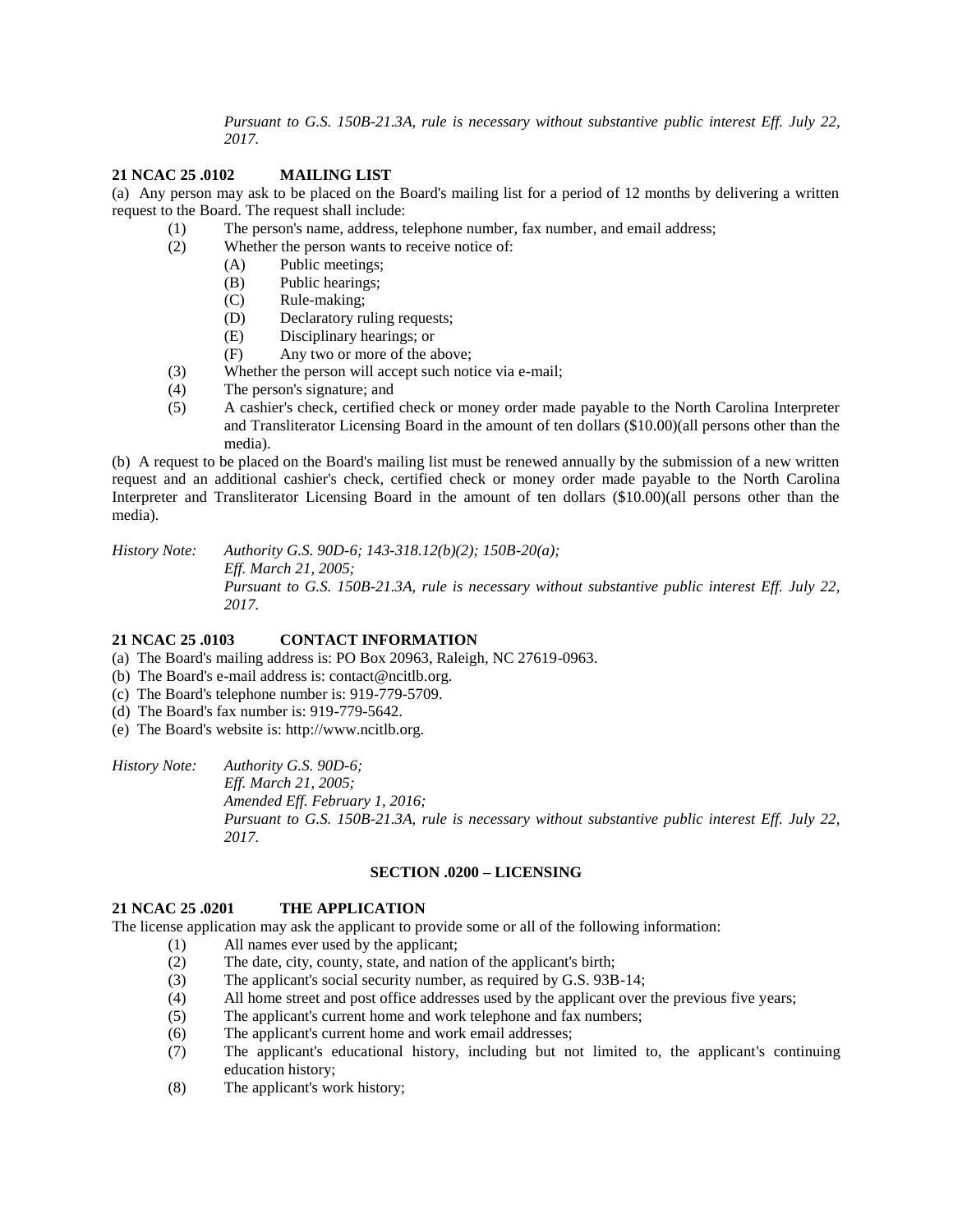- (9) The history of the applicant's licensure, registration, certification, or classification as an interpreter or transliterator in this or any other state;
- (10) The history of any complaints filed against the applicant before any body that has licensed, registered, certified, or classified the applicant as an interpreter or transliterator;
- (11) The history of any civil suits arising out of the applicant's performance as an interpreter or transliterator;
- (12) The applicant's criminal record;
- (13) Any and all information needed by the N.C. Department of Justice to obtain State and federal criminal record checks; and
- (14) Any other information necessary to confirm the applicant's eligibility for licensure.

*History Note: Authority G.S. 90D-6; 90D-7; 90D-8; 90D-9; 90D-11; Eff. March 21, 2005; Pursuant to G.S. 150B-21.3A, rule is necessary without substantive public interest Eff. July 22, 2017.*

# **21 NCAC 25 .0202 THE APPLICATION PACKAGE**

(a) An applicant for licensure shall submit the following materials to the Board:

- (1) A completed, signed, and dated application in the format provided by the Board;
	- (2) A clear, two-inch by two-inch, passport-style photograph of the head and shoulders of the applicant, made within two years of the date of application;
	- (3) A legible, fully-completed finger print card obtained from a local law enforcement agency;
	- (4) The applicant's signed, written consent to a criminal record check;
	- (5) One or more cashier's checks, certified checks or money orders made payable to the North Carolina Interpreter and Transliterator Licensing Board in the amounts necessary to cover the cost of all necessary local, State and federal criminal record checks; and
	- (6) A cashier's check, certified check or money order made payable to the North Carolina Interpreter and Transliterator Licensing Board in the amount specified by Rule .0203 of this Section.

(b) An applicant for an initial license under S.L. 2002-182, s. 7, as amended by S.L. 2003-56, shall submit the following materials to the Board:

- (1) Written verification that the applicant was actively engaged as an interpreter or transliterator in this State for at least 200 hours for each of the two years immediately preceding 31 October 2002. The written verification must be signed by the individual who paid or approved payment for the services or the individual who supervised the applicant when the services were rendered;
- (2) Letters of recommendation from any two individuals who are:
	- (A) Interpreters who hold valid National Association of the Deaf level 4 or 5 certifications; or
	- (B) Interpreters who are nationally certified by the Registry of Interpreters for the Deaf, Inc.; or
	- (C) Transliterators who have national certifications recognized by the National Cued Speech Association ("NCSA"); or
	- (D) Interpreters who hold quality assurance North Carolina Interpreter Classification System ("NCICS") level A or B classifications in effect on January 1, 2000; or
	- (E) Consumers of interpreter or transliterator services who have observed the applicant's performance as an interpreter or transliterator; or
	- (F) The parent or legal guardian of a deaf consumer of interpreter or transliterator services who has observed the applicant's performance as an interpreter or transliterator.

*History Note: Authority G.S. 90D-6; 90D-7; 90D-10; S.L. 2002-182, s. 7, as amended by S.L. 2003-56; Eff. March 21, 2005; Pursuant to G.S. 150B-21.3A, rule is necessary without substantive public interest Eff. July 22, 2017.*

# **21 NCAC 25 .0203 APPLICATION FEES**

(a) The Board shall not review a license application until the appropriate license fee has been paid pursuant to the following fee schedule: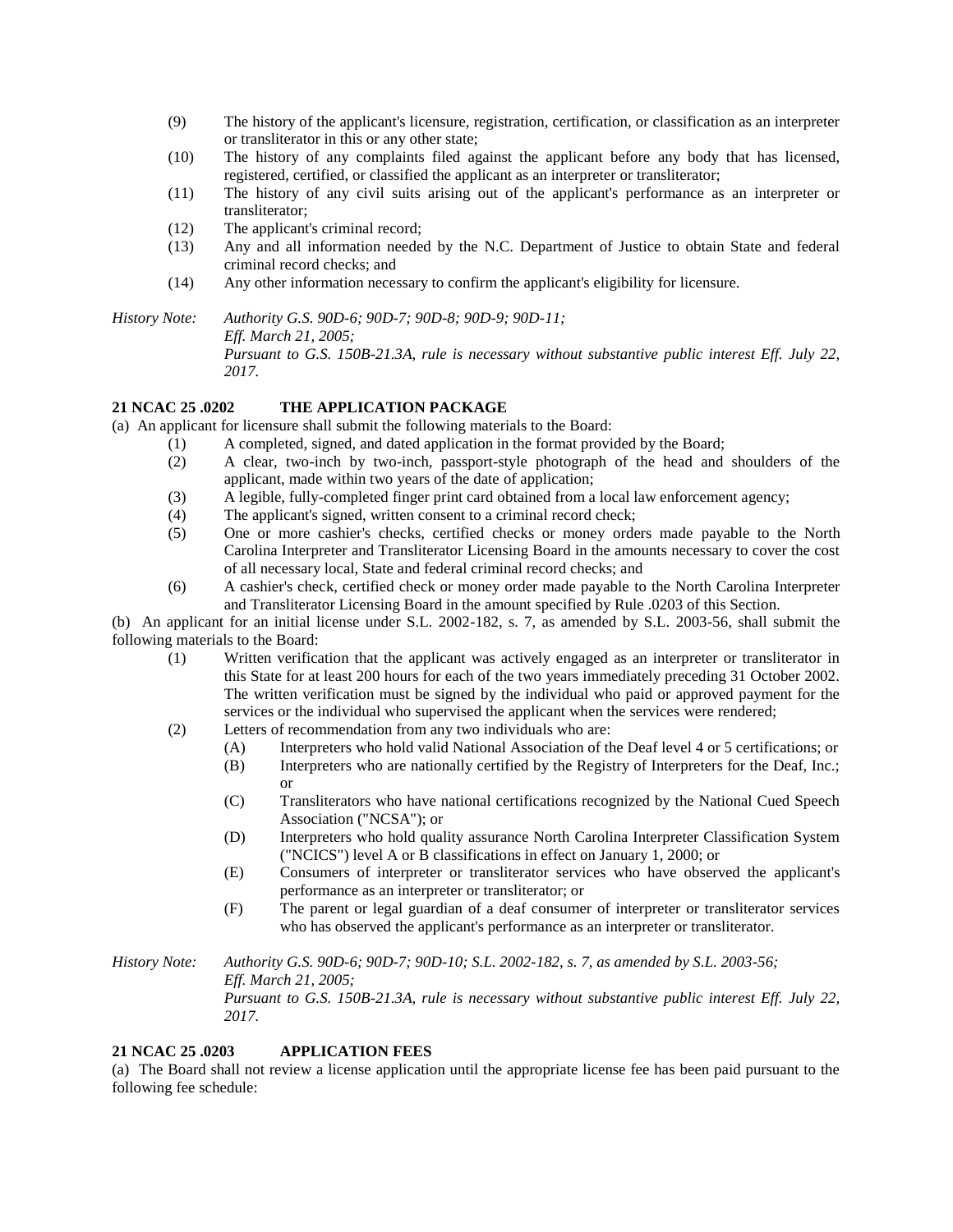| Application for Initial Full License under G.S. 90D-7 and -9      | \$225.00 |
|-------------------------------------------------------------------|----------|
| Application for Renewal of Full License                           | \$150.00 |
| Application for Initial Provisional License under G.S. 90D-8      | \$225.00 |
| Application for Renewal of Provisional License                    | \$150.00 |
| Application for Replacement of Lost, Damaged or Destroyed License | \$10.00  |

(b) These fees shall be nonrefundable and shall be paid by cash or by cashier's check, certified check, or money order made payable to the North Carolina Interpreter and Transliterator Licensing Board.

(c) The Board shall waive the license application renewal fee for any individual who is currently licensed by and in good standing with the Board if the individual is serving in the armed forces of the United States and if G.S. 105- 249.2 grants the individual an extension of time to file a tax return. The waiver shall be in effect for any period that is disregarded under Section 7508 of the Internal Revenue Code in determining the taxpayer's liability for a federal tax.

*History Note: Authority G.S. 90D-6(6); 90D-10(b); 93B-15; Eff. March 21, 2005; Amended Eff. May 1, 2011; Pursuant to G.S. 150B-21.3A, rule is necessary without substantive public interest Eff. July 22, 2017.*

# **21 NCAC 25 .0204 RENEWAL OF A FULL LICENSE**

(a) An application for the renewal of a full license is not timely filed unless it is received by the Board on or before the expiration date of the license being renewed.

(b) If a licensee does not timely file an application for the renewal of a full license, the licensee shall not practice or offer to practice as an interpreter or transliterator for a fee or other consideration, represent himself or herself as a licensed interpreter or transliterator, or use the title "Licensed Interpreter for the Deaf", "Licensed Transliterator for the Deaf", or any other title or abbreviation to indicate that the person is a licensed interpreter or transliterator until he or she receives a new initial license.

(c) An untimely filed application for the renewal of a full license shall be processed as an application for a new initial license.

(d) The Board shall not review an untimely filed application for the renewal of a full license until the applicant pays the initial full license fee specified by Rule .0203 of this Section;

(e) If the license being renewed has been suspended by the Board, any renewal license issued to the applicant shall be suspended as well until the term of the suspension has expired.

(f) The Board shall extend the deadline for filing a license renewal application for any individual who currently holds a full license and is in good standing with the Board if the individual is serving in the armed forces of the United States and if G.S. 105-249.2 grants the individual an extension of time to file a tax return. The extension shall be in effect for any period that is disregarded under Section 7508 of the Internal Revenue Code in determining the taxpayer's liability for a federal tax.

*History Note: Authority G.S. 90D-6; 90D-11; 90D-12; 93B-15; Eff. March 21, 2005; Amended Eff. May 1, 2011; Pursuant to G.S. 150B-21.3A, rule is necessary without substantive public interest Eff. July 22, 2017.*

# **21 NCAC 25 .0205 RENEWAL OF A PROVISIONAL LICENSE**

(a) An application for the renewal of a provisional license shall be received by the Board on or before the expiration date of the license being renewed.

(b) If a licensee does not timely file an application for the renewal of a provisional license, the licensee shall not practice or offer to practice as an interpreter or transliterator for a fee or other consideration, represent himself or herself as a licensed interpreter or transliterator, or use the title "Licensed Interpreter for the Deaf," "Licensed Transliterator for the Deaf," or any other title or abbreviation to indicate that the person is a licensed interpreter or transliterator until he or she receives either a renewed provisional license, as described in Paragraph (c) of this Rule, or an initial full license.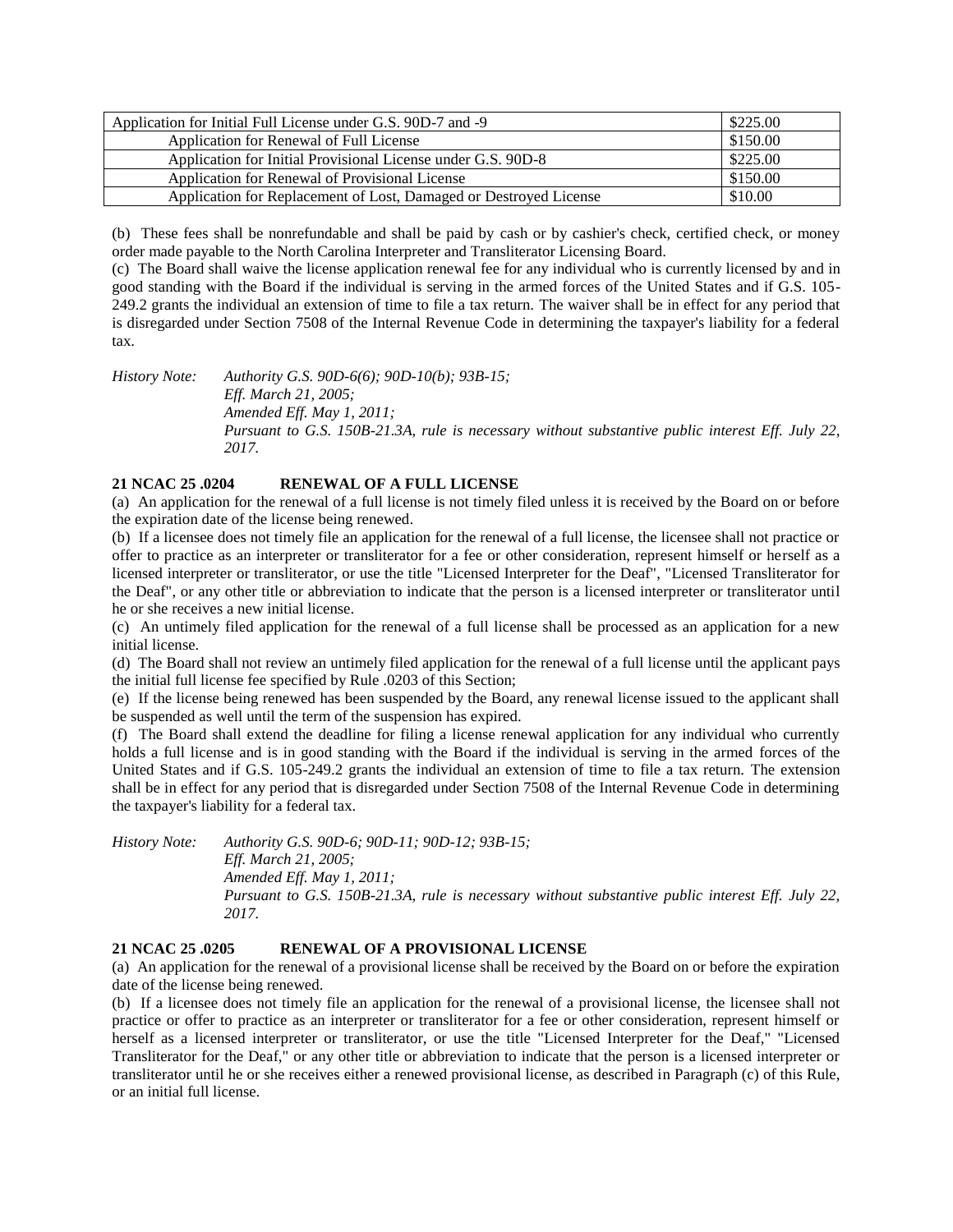(c) An application to renew an expired provisional license shall be approved by the Board if it is received by the Board within one year after the provisional license expired and if the application demonstrates that the applicant continues to qualify for a provisional license. A provisional license shall not be renewed after it has expired a second time.

(d) If the license being renewed has been suspended by the Board, any renewal license issued to the applicant shall also be suspended until the term of the suspension has expired.

(e) The Board shall renew a provisional license no more than three times upon receipt of timely applications that demonstrate that the applicant continues to qualify for a provisional license. The Board may extend a provisional license on an annual basis after the third renewal if the applicant timely files an application prior to the expiration of the third renewal, and on an annual basis thereafter if further extension is sought by the applicant, that demonstrates that the applicant's progress toward full licensure was delayed by:

- $(1)$  a life-altering event, such as the birth or adoption of a child to the applicant or the applicant's spouse or an acute or chronic illness suffered by either the applicant or a member of the applicant's immediate family;
- (2) active military service;
- (3) a catastrophic natural event, such as a flood, hurricane, or tornado; or
- (4) the certifying organization identified in G.S. 90D-7 having imposed a moratorium on testing or certification that has prevented the applicant from sitting for the qualifying examination and obtaining the results thereof prior to the expiration of the provisional license or any annual extension thereof; provided, however, that a provisional license that has been extended because of a moratorium may be extended one additional time following the end of the moratorium to allow sufficient time for the applicant to take the qualifying examination and to receive the results thereof, but it shall not be extended thereafter on the basis of the moratorium.

(f) The Board shall not issue an initial provisional license to anyone who has previously held a provisional license. (g) The Board shall extend the deadline for filing a license renewal application for any individual who currently holds a provisional license and is in good standing with the Board, if the individual is serving in the armed forces of the United States and if G.S. 105-249.2 grants the individual an extension of time to file a tax return. The extension shall be in effect for any period that is disregarded under Section 7508 of the Internal Revenue Code in determining the taxpayer's liability for a federal tax.

*History Note: Authority G.S. 90D-6; 90D-8; 90D-11; 90D-12; 93B-15; Eff. March 21, 2005; Amended Eff. July 1, 2016; May 1, 2011; August 1, 2007; Readopted Eff. June 1, 2018.*

# **21 NCAC 25 .0206 RECIPROCITY**

(a) applicant shall not be eligible for a license by reciprocity, pursuant to G.S. 90D-9, if any interpreter's or transliterator's license issued to the applicant by any state:

- (1) has been revoked, suspended, or otherwise restricted or reduced from full licensure status within the twelve months next preceding the date on which the applicant applies for a license by reciprocity; or
- (2) remains suspended or otherwise restricted or reduced from full licensure status as of the date on which the applicant applies for a license by reciprocity.

(b) A license issued by reciprocity shall be revoked if the underlying foreign license is revoked, suspended, or otherwise restricted or reduced from full licensure status, or is surrendered in order to avoid being revoked, suspended, or otherwise restricted or reduced.

*History Note: Authority G.S. 90D-6; 90D-9; Eff. March 21, 2005; Pursuant to G.S. 150B-21.3A, rule is necessary without substantive public interest Eff. July 22, 2017.*

# **21 NCAC 25 .0207 MENTORING AND TRAINING EXEMPTION**

(a) A mentoring or training program is approved by the Board if it meets each of the following criteria:

(1) The program is operated by a school accredited by the Southern Association of Colleges and Schools, or any other accrediting agency recognized by the U.S. Department of Education;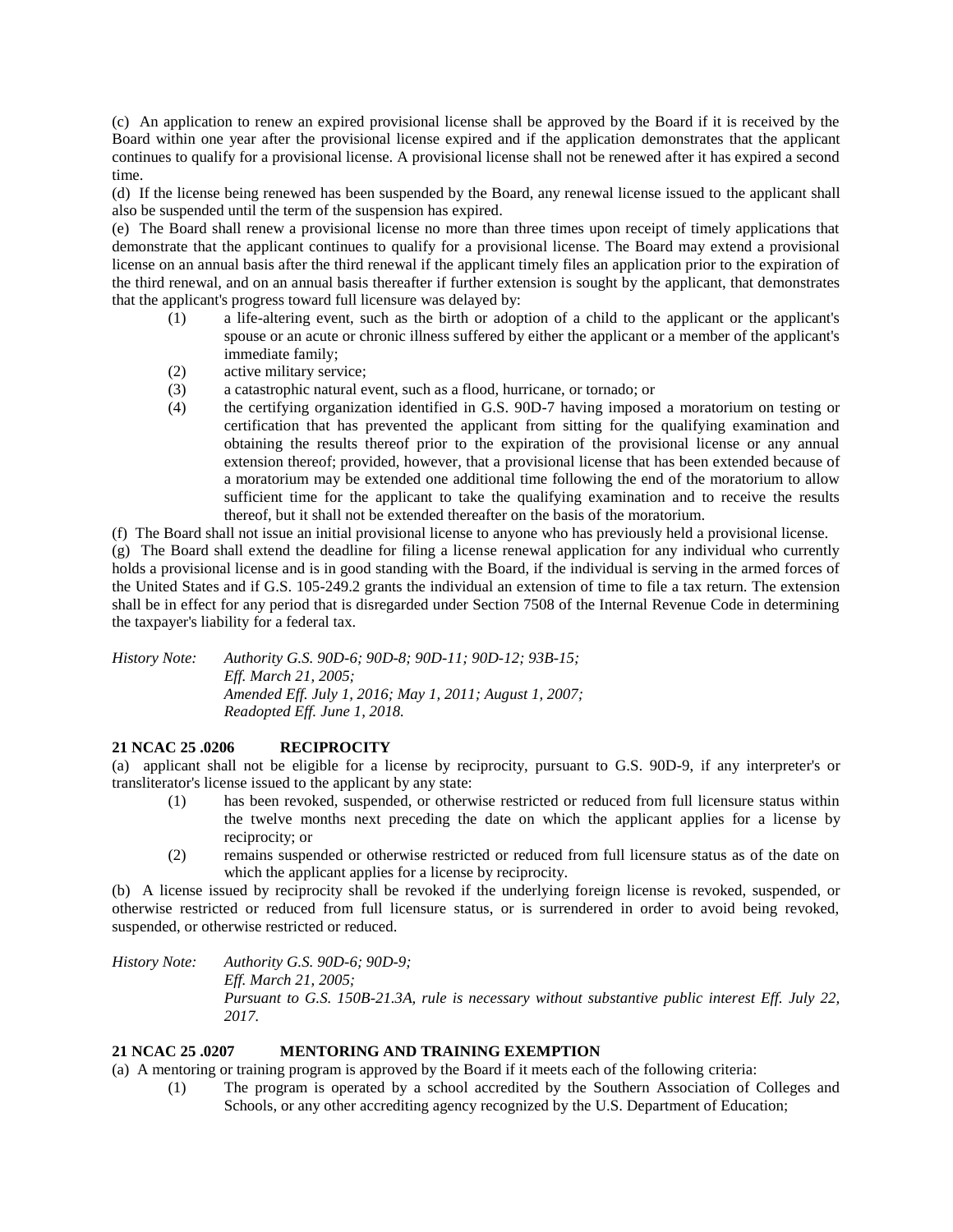- (2) Each mentor or trainer used by the program:
	- (A) Holds a valid National Association of the Deaf ("NAD") level 4 or 5 certification; or
	- (B) Is nationally certified by the Registry of Interpreters for the Deaf, Inc. ("RID"); or
	- (C) Has a national certification recognized by the National Cued Speech Association ("NCSA"); or
	- (D) Holds a quality assurance North Carolina Interpreter Classification System ("NCICS") level A or B classification in effect on January 1, 2000;
- (3) Each mentor or trainer used by the program has five years of professional experience as an interpreter or transliterator following graduation from an accredited Interpreter Training Program or following the date on which the mentor or trainer received the certification or classification specified in Subparagraph (b)(2) of this Rule; provided that, until July 1, 2008, a deaf person who is certified as an interpreter by RID may serve as a mentor or trainer without five years of professional experience;
- (4) Each mentor or trainer used by the program is currently licensed by the Board; and
- (5) The students being mentored or trained always work under the supervision of a mentor or trainer who meets the qualifications set out in Subparagraphs (a)(2) through (a)(4) of this Rule.

(b) A student in a mentoring or training program approved by the Board must obtain a license from the Board before the person provides interpreting or transliterating services for a fee or other consideration outside of the approved mentoring or training program.

(c) As used in Subparagraph (a)(3) of this Rule, the phrase "has five years of professional experience as an interpreter or transliterator" means that the mentor or trainer has provided interpreter or transliterator services for persons other than family members and friends, for a fee or other consideration, for a total of 60 consecutive or nonconsecutive months. Each full month of full-time or part-time employment as an interpreter or transliterator -- or as a teacher of interpreting or transliterating --- shall be counted toward the required 60 months of experience.

(d) As used in Subparagraph (a)(5) of this Rule, the phrase "always work[s] under the supervision of a mentor or trainer" means that a mentor or trainer is routinely available to observe and critique the student's performance, to answer questions, and to demonstrate proper technique. It does not mean that the student is always accompanied by the mentor or trainer.

*History Note: Authority G.S. 90D-4(b)(2); 90D-6; Eff. March 21, 2005; Pursuant to G.S. 150B-21.3A, rule is necessary without substantive public interest Eff. July 22, 2017.*

### **21 NCAC 25 .0208 GROUNDS FOR SUSPENSION OR REVOCATION OF A LICENSE**

In addition to any other grounds provided by G.S. 90D-12, the Board may suspend or revoke an existing license if the licensee:

- (1) Fails to report being charged with any crime in any state within 30 days after the charge is filed, unless the licensee is prevented from making the report because he or she is incarcerated;
- (2) Fails to report being convicted of any crime in any state within 30 days after the conviction is entered, unless the licensee is prevented from making the report because he or she is incarcerated;
- (3) Fails to report being sued in any court in any state for malpractice or negligence, incompetence, or misconduct in performing interpreter or transliterator services within 30 days after being served with a civil summons or complaint;
- (4) Fails to report a judgment against the licensee in any court in any state for malpractice or negligence, incompetence, or misconduct in performing interpreter or transliterator services within 30 days after judgment is entered, whether or not the licensee intends to appeal the judgment;
- (5) Fails to report that a complaint has been made against the licensee to any interpreter and transliterator licensing board or agency in any other State, within 30 days after the licensee receives notice of the complaint;
- (6) Fails to report that a complaint has been made against the licensee to any local, regional or national certifying agency, such as NAD, RID, and NCSA, within 30 days after the licensee receives notice of the complaint; or
- (7) Violates the Code Of Ethics adopted in 21 NCAC 25 .0301.

*History Note: Authority G.S. 90D-6; 90D-7(a)(2);*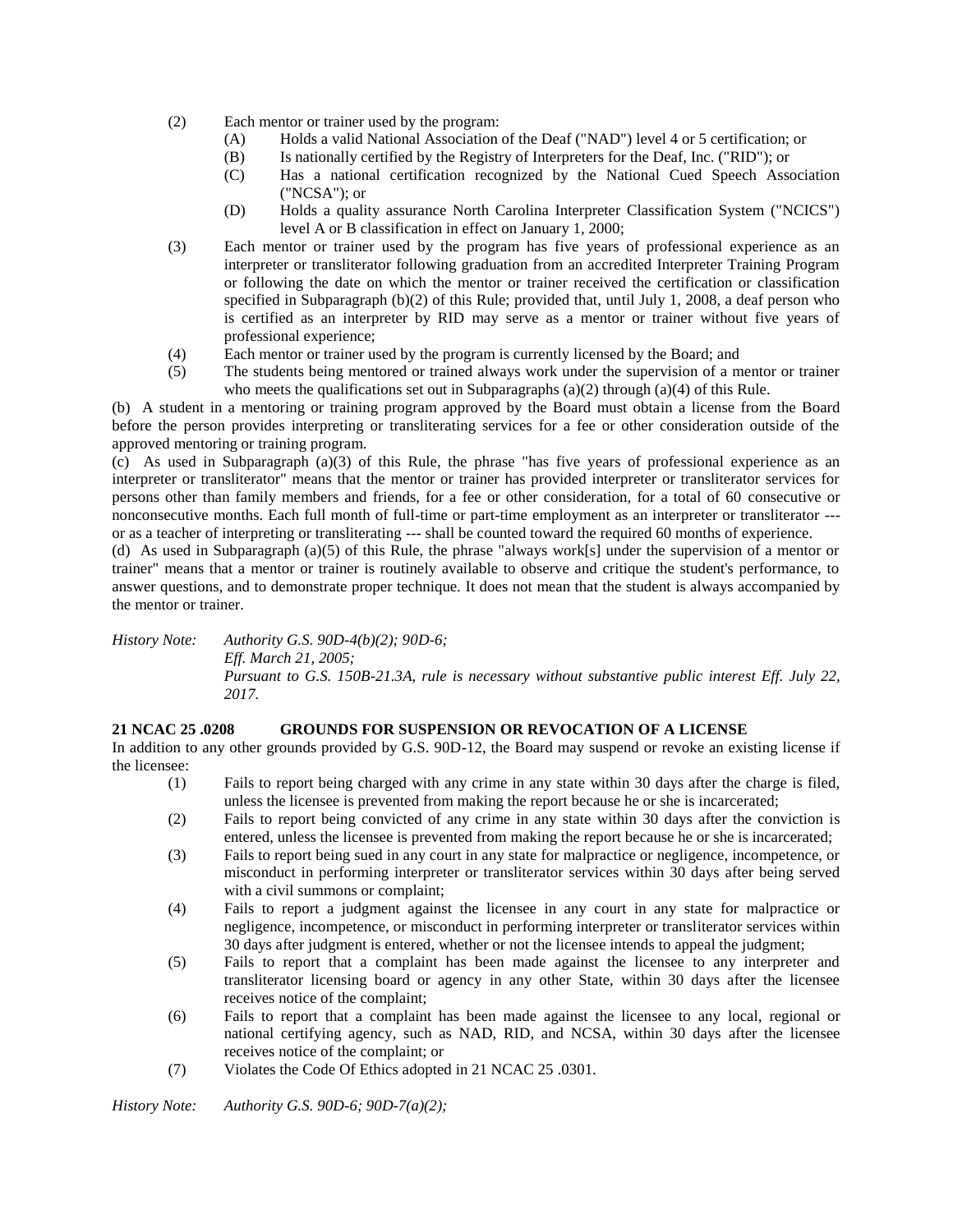*Eff. March 21, 2005;*

*Pursuant to G.S. 150B-21.3A, rule is necessary without substantive public interest Eff. July 22, 2017.*

#### **21 NCAC 25 .0209 DENIAL OF CERTAIN LICENSE APPLICATIONS**

(a) License applications filed by any person who has willfully violated G.S. 90D-4(a) shall be denied for a period of two years following the last date on which the person violated G.S. 90D-4(a).

(b) License applications filed by any person who has given false information to, or withheld information from, the Board while seeking a license shall be denied for a period of two years following the last date on which the person gave false information to, or withheld information from, the Board.

(c) License applications filed by any person whose license has been revoked by the Board on any grounds other than G.S. 90D-12(1), (2) and (5) shall be denied for a period of two years following the revocation.

(d) License applications filed by any person whose license has been revoked pursuant to G.S. 90D-12(5) for failing to pay child support after having been ordered to do so by a court of competent jurisdiction, or for failing to comply with a subpoena issued pursuant to a child support or paternity establishment proceeding, shall be denied until the Board receives a certification from the appropriate clerk of court that the person is no longer delinquent in child support payments or that the person has complied with, or is no longer subject to, the subpoena.

(e) License applications filed by any person who has willfully failed to pay a civil penalty that was assessed pursuant to G.S. 90D-14 and has not been temporarily or permanently stayed by an administrative or judicial order shall be denied until the civil penalty has been paid.

*History Note: Authority G.S. 50-13.12; 90D-6; 90D-12; Eff. March 21, 2005; Amended Eff. January 1, 2012; August 1, 2007; Pursuant to G.S. 150B-21.3A, rule is necessary without substantive public interest Eff. July 22, 2017.*

### **21 NCAC 25 .0210 TIME-LIMITED, NONRESIDENT EXEMPTION**

(a) Nonresident persons who are nationally certified by the National Association of the Deaf, the National Cued Speech Association, or the Registry of Interpreters for the Deaf, Inc. are exempt from licensure so long as they provide interpreting or transliterating services in this State for no more than 20 days during any single calendar year. (b) For the purposes of this Rule, each partial day of interpreting or transliterating shall be counted as a full day. (c) Upon the request of any person, a nonresident providing interpreting or transliterating services under this exemption shall provide evidence of his or her certification by the National Association of the Deaf, the National Cued Speech Association, or the Registry of Interpreters for the Deaf, Inc.

*History Note: Authority G.S. 90D-4(b)(6); S.L. 2005-299, s.1; Eff. August 1, 2007; Pursuant to G.S. 150B-21.3A, rule is necessary without substantive public interest Eff. July 22, 2017.*

#### **21 NCAC 25 .0211 SUSPENSION OF AUTHORITY TO EXPEND FUNDS**

In the event the Board's authority to expend funds is suspended pursuant to G.S. 93B-2, the Board shall continue to issue and renew licenses and all fees tendered shall be placed in an escrow account maintained by the Board for this purpose. Once the Board's authority is restored, the funds shall be moved from the escrow account into the general operating account.

*History Note: Authority G.S. 93B-2(d); Eff. May 1, 2011; Pursuant to G.S. 150B-21.3A, rule is necessary without substantive public interest Eff. July 22, 2017.*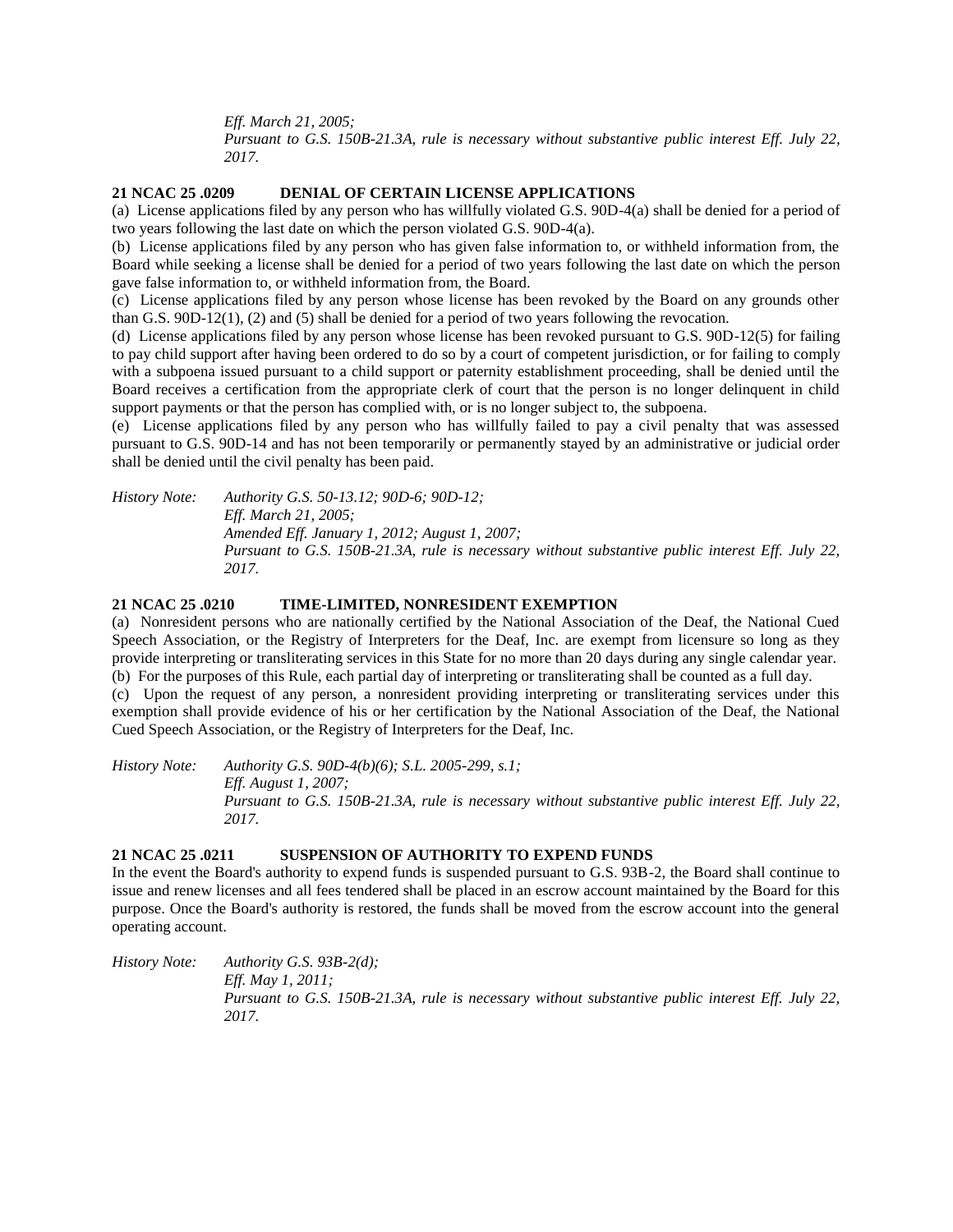### **SECTION .0300 – MORAL FITNESS FOR LICENSURE**

#### **21 NCAC 25 .0301 CODE OF ETHICS**

(a) The Board hereby adopts and incorporates by reference the Code of Ethics adopted by The Registry of Interpreters for the Deaf, Inc., including all subsequent amendments and editions of that code.

(b) A copy of the code may be obtained free of charge from the Board. The code may also be viewed on-line at RID's web page at: http://www.rid.org/.

*History Note: Authority G.S. 90D-6; 90D-7(a)(2); 90D-12; Eff. March 21, 2005; Pursuant to G.S. 150B-21.3A, rule is necessary without substantive public interest Eff. July 22, 2017.*

## **21 NCAC 25 .0302 CRIMINAL CONVICTIONS**

(a) Except as provided in Paragraph (c) of this Rule, a person shall not be eligible to seek a license if the person has been convicted of:

- (1) Two or more felonies, regardless of the dates of conviction;
- (2) Three or more misdemeanors, regardless of the dates of conviction;
- (3) A combination of a single felony and two or more misdemeanors, regardless of the dates of conviction;
- (4) A single felony within the 5 years next preceding the date the person applies for a license;
- (5) A single misdemeanor within the 2 years next preceding the date the person applies for a license.

(b) Except as provided in Paragraph (c) of this Rule, the Board shall revoke a licensee's license upon the licensee's conviction of a single felony or misdemeanor.

(c) Notwithstanding the provisions of Paragraphs (a) and (b) of this Rule, a misdemeanor conviction shall not bar a person from obtaining a license and shall not require the Board to revoke an existing license if the applicant or licensee demonstrates to the Board's satisfaction that:

- (1) The applicant or licensee did not deceive or defraud the public while committing the misdemeanor offense; and
- (2) The misdemeanor offense has no bearing upon the person's fitness to perform interpreter or transliterator services.

*History Note: Authority G.S. 90D-6; 90D-7(a)(2); 90D-12(2);* 

*Eff. March 21, 2005;*

*Pursuant to G.S. 150B-21.3A, rule is necessary without substantive public interest Eff. July 22, 2017.*

#### **SECTION .0400 – REPORTING AND DISCLOSURE REQUIREMENTS**

#### **21 NCAC 25 .0401 DUTY TO REPORT CHANGES IN PERSONAL INFORMATION**

A licensee shall notify the Board in writing of any change in the licensee's current:

- (1) Name;
- (2) Home street address;
- (3) Home mailing address;
- (4) Home and work telephone numbers;
- (5) Home and work fax numbers; and
- (6) Email address;

within 30 days after the change occurs.

*History Note: Authority G.S. 90D-6(2),(4); 90D-7(a)(2) and (c); Eff. March 21, 2005; Pursuant to G.S. 150B-21.3A, rule is necessary without substantive public interest Eff. July 22, 2017.*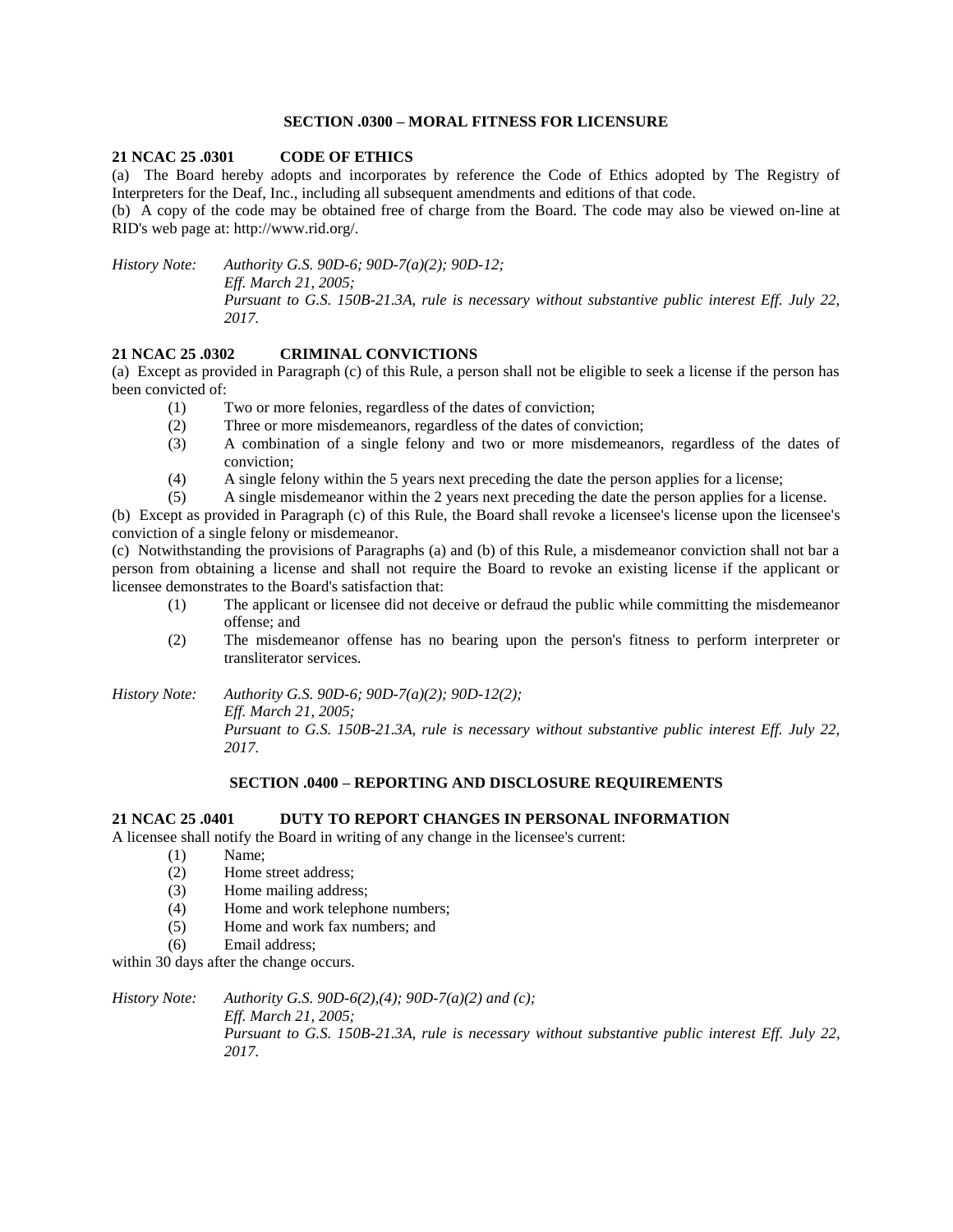#### **21 NCAC 25 .0402 DUTY TO REPORT CONSUMER COMPLAINTS**

- (a) A licensee shall notify the Board of any complaint made against the licensee:
	- (1) to any interpreter and transliterator licensing board or agency in any other State; or
	- (2) to any local, regional or national certifying agency, such as NAD, RID, and NCSA.

(b) The licensee shall give the notice to the Board within 30 days after the licensee receives notice of the complaint.

*History Note: Authority G.S. 90D-6(2) and (4); 90D-7(a)(2) and (c); Eff. March 21, 2005; Pursuant to G.S. 150B-21.3A, rule is necessary without substantive public interest Eff. July 22, 2017.*

#### **21 NCAC 25 .0403 DUTY TO REPORT CIVIL SUITS**

Any licensee named as a defendant in any civil suit arising out of the licensee's practice as an interpreter or transliterator shall:

- (1) Mail a copy of the civil summons and complaint to the Board within 30 days after the licensee is served with a copy of the civil summons and complaint; and
- (2) Notify the Board of the outcome of the civil suit within 30 days after the civil suit is resolved by dismissal, settlement, trial, or any other means.

*History Note: Authority G.S. 90D-6(2) and (4); 90D-7(a)(2) and (c); Eff. March 21, 2005; Pursuant to G.S. 150B-21.3A, rule is necessary without substantive public interest Eff. July 22, 2017.*

### **21 NCAC 25 .0404 DUTY TO REPORT CRIMINAL PROSECUTIONS**

Any licensee named as a defendant in any criminal prosecution shall:

- (1) Mail a copy of the criminal process, including the criminal warrant, indictment, information, presentment or other criminal process, to the Board within 30 days after the licensee is served with a copy of the criminal warrant, indictment, information, presentment or other criminal process; and
- (2) Notify the Board of the outcome of the criminal prosecution within 30 days after the prosecution is resolved by dismissal, pleas of guilty or no contest, trial, or any other means.
- *History Note: Authority G.S. 90D-6(2) and (4); 90D-7(a)(2) and (c); Eff. March 21, 2005; Pursuant to G.S. 150B-21.3A, rule is necessary without substantive public interest Eff. July 22, 2017.*

#### **21 NCAC 25 .0405 MANDATORY DISCLOSURES**

Upon the request of any consumer, a licensee shall give the consumer a business card that bears:

- (1) the licensee's name; and
- (2) the licensee's license number in the following format: "NCITLB License # [number]".

*History Note: Authority G.S. 90D-2; 90D-4(a); 90D-6(2) and (7); Eff. March 21, 2005; Pursuant to G.S. 150B-21.3A, rule is necessary without substantive public interest Eff. July 22, 2017.*

### **21 NCAC 25 .0406 EXTENSION OF REPORTING DEADLINES**

The reporting deadlines in this Section are extended for any individual who is currently licensed by and in good standing with the Board if the individual is serving in the armed forces of the United States and if G.S. 105-249.2 grants the individual an extension of time to file a tax return. The extension shall be in effect for any period that is disregarded under Section 7508 of the Internal Revenue Code in determining the taxpayer's liability for a federal tax.

*History Note: Authority G.S. 93B-15; Eff. May 1, 2011;*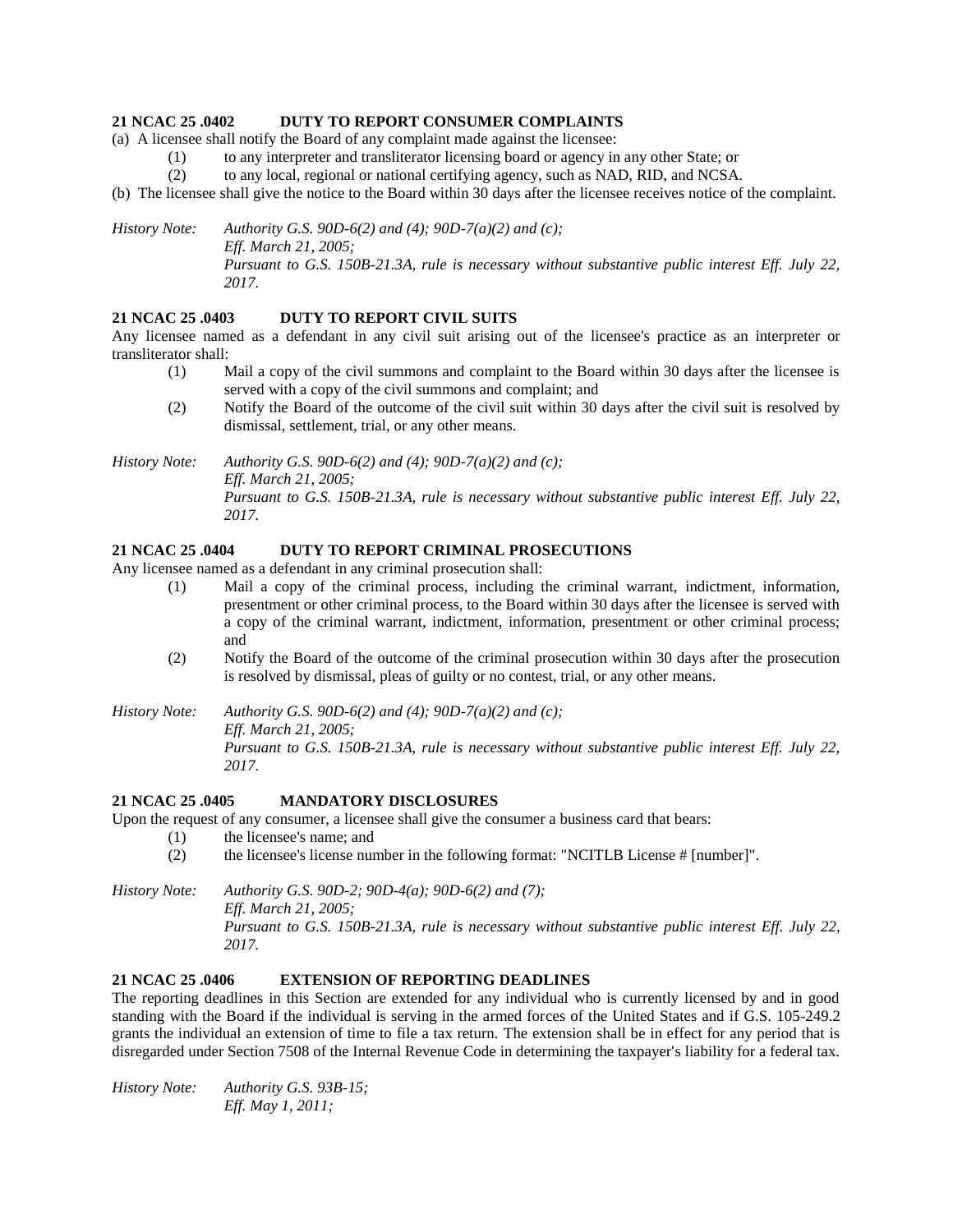Pursuant to G.S. 150B-21.3A, rule is necessary without substantive public interest Eff. July 22, 2017.

#### **SECTION .0500 – CONTINUING EDUCATION**

### **21 NCAC 25 .0501 CONTINUING EDUCATION REQUIREMENTS**

(a) A licensee shall earn at least two continuing education units ("CEUs") each licensure year. At least 1.0 of those CEUs shall be earned in professional studies and at least 1.0 of those CEUs shall be earned in a setting in which three or more persons come together at the same location at the same time as a group to listen to a lecture, to view a demonstration, to participate in group discussions, or to learn through any combination of these or similar activities.

(b) A licensee may carry over up to two surplus CEUs earned in one licensure year to the next licensure year to meet the requirements of Paragraph (a) of this Rule. The licensee shall demonstrate that he or she earned the CEU credits sought to be carried over in the licensee's license renewal application packet submitted for the carry over year in order to receive credit therefore. Except as specifically provided hereby, surplus CEUs shall only be carried forward from the licensure year in which they were earned to the next subsequent licensure year and not beyond.

(c) A licensee may not earn CEUs while interpreting, whether or not the licensee is compensated for his or her services.

(d) The Board shall waive the continuing education requirements in this Section for any individual who is currently licensed by and in good standing with the Board if the individual is serving in the armed forces of the United States and if G.S. 105-249.2 grants the individual an extension of time to file a tax return. The waiver shall be in effect for any period that is disregarded under Section 7508 of the Internal Revenue Code in determining the taxpayer's liability for a federal tax.

*History Note: Authority G.S. 90D-6; 90D-8; 90D-11; 93B-15; Eff. March 21, 2005; Amended Eff. May 1, 2011; August 1, 2007; Readopted Eff. June 1, 2018.*

#### **21 NCAC 25 .0502 PRORATION OF CONTINUING EDUCATION REQUIREMENTS**

The CEU requirements specified in Rule .0501 of this Chapter shall be prorated as follows during a licensee's initial licensure year:

- (1) If the licensee receives his or her initial license in the months of October, November or December, the licensee shall be required to earned at least 2.0 CEUs by the following October 1. At least 1.0 of those CEUs shall be earned in professional studies and at least 1.0 of those CEUs shall be earned in a traditional classroom setting;
- (2) If the licensee receives his or her initial license in the months of January, February, or March, the licensee shall be required to earned at least 1.5 CEUs by the following October 1. At least 1.0 of those CEUs shall be earned in professional studies and at least 1.0 of those CEUs shall be earned in a traditional classroom setting;
- (3) If the licensee receives his or her initial license in the months of April, May, or June, the licensee shall be required to earned at least 1.0 CEUs by the following October 1. At least 0.5 of those CEUs shall be earned in professional studies and at least 0.5 of those CEUs shall be earned in a traditional classroom setting;
- (4) If the licensee receives his or her initial license in the months of July, August, or September, the licensee shall be required to earned at least 0.5 CEUs by the following October 1. At least 0.5 of those CEUs shall be earned in professional studies and at least 0.5 of those CEUs shall be earned in a traditional classroom setting.

*History Note: Authority G.S. 90D-6; 90D-8; 90D-11; Eff. August 1, 2007; Pursuant to G.S. 150B-21.3A, rule is necessary without substantive public interest Eff. July 22, 2017.*

**21 NCAC 25 .0503 FAILURE TO MEET CONTINUING EDUCATION REQUIREMENTS**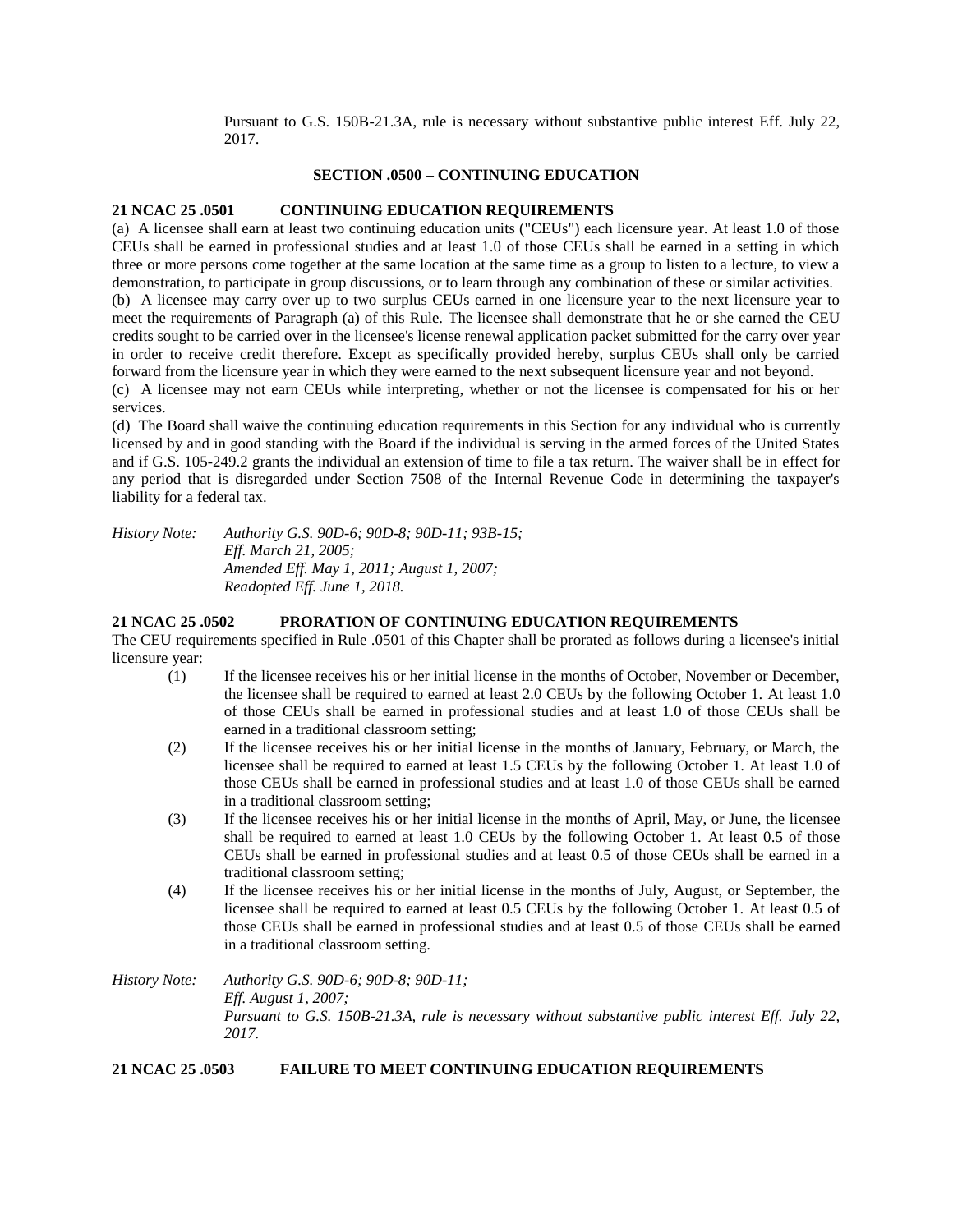(a) A licensee who has not complied with the continuing education requirements in this Section shall be ineligible for license renewal. Any person whose license renewal application is denied on these grounds may reapply for licensure as soon as the person is able to demonstrate that:

- (1) the person has earned at least two CEUs within the 12 months next preceding the date of reapplication;
- (2) at least 1.0 of those CEUs was earned in professional studies; and
- (3) at least 1.0 of those CEUs was earned in a traditional classroom setting.

(b) Notwithstanding the provisions of Paragraph (a) of this Rule, a licensee who has not complied with the continuing education requirements in this Section shall be eligible for license renewal if:

- (1) the licensee makes a timely application for renewal, including the payment of the required license fee; and
- (2) the licensee earns the required CEUs by no later than the  $31<sup>st</sup>$  day of October in the new licensure year.

(c) CEUs earned in the current licensure year and used to cure a deficiency in the prior licensure year may not be used to meet the CEU requirements of the current year.

*History Note: Authority G.S. 90D-6; 90D-8; 90D-11; Eff. August 1, 2007; Pursuant to G.S. 150B-21.3A, rule is necessary without substantive public interest Eff. July 22, 2017.*

# **21 NCAC 25 .0504 CEU CREDIT FOR COLLEGE COURSES**

A licensee may earn CEUs by enrolling in and completing a class or course sponsored by a college or university accredited by the Southern Association of Colleges and Schools or by any other accrediting agency recognized by the U.S. Department of Education. In order to receive CEU credit for the class or course, the licensee must authorize and direct the sponsoring college or university to mail to the Board a certified transcript documenting that the licensee completed the class or course and that the licensee earned at least a 2.0 grade point average in the class or course or a grade of "Pass" if the licensee was graded on a "Pass-Fail" basis.

*History Note: Authority G.S. 90D-6; 90D-8; 90D-11; Eff. August 1, 2007; Pursuant to G.S. 150B-21.3A, rule is necessary without substantive public interest Eff. July 22, 2017.*

### **21 NCAC 25 .0505 CEU CREDIT FOR WORKSHPS, CONFERENCES, AND INDEPENDENT STUDY RECOGNIZED BY RID**

(a) A licensee may earn CEUs by attending workshops and conferences recognized by The Registry of Interpreters for the Deaf, Inc. ("RID"). In order to receive CEU credit for attendance at a workshop or conference recognized by RID, the licensee must submit to the Board a copy of the licensee's RID CEU transcript. RID shall be the sole judge of the number of CEUs earned by attendance at the workshop or conference.

(b) A licensee who is either a certified member of RID or an associate member of RID participating in the Associate Continuing Education Tracking ("ACET") Program may earn CEUs by independently studying instructional materials in any format -- including, but not limited to, videotapes, audiotapes, web sites, DVDs, CDs, and books and other printed materials -- so long as the materials have been recognized by RID. In order to receive CEU credit for such independent study, the licensee must submit to the Board a copy of the licensee's RID CEU transcript. RID shall be the sole judge of the number of CEUs earned by the completion of any independent study recognized by RID.

(c) If a licensee does not have an RID CEU transcript because the licensee is neither a certified member of RID nor an associate member of RID participating in the ACET Program, the licensee may receive CEU credit for attendance at the workshop or conference by submitting to the Board:

- (1) a certificate of completion signed by the workshop or conference sponsor, provider, or presenter; and
- (2) a copy of the advertisement or flyer that shows that attendance at the workshop or conference qualifies for RID CEUs.

*History Note: Authority G.S. 90D-6; 90D-8; 90D-11;*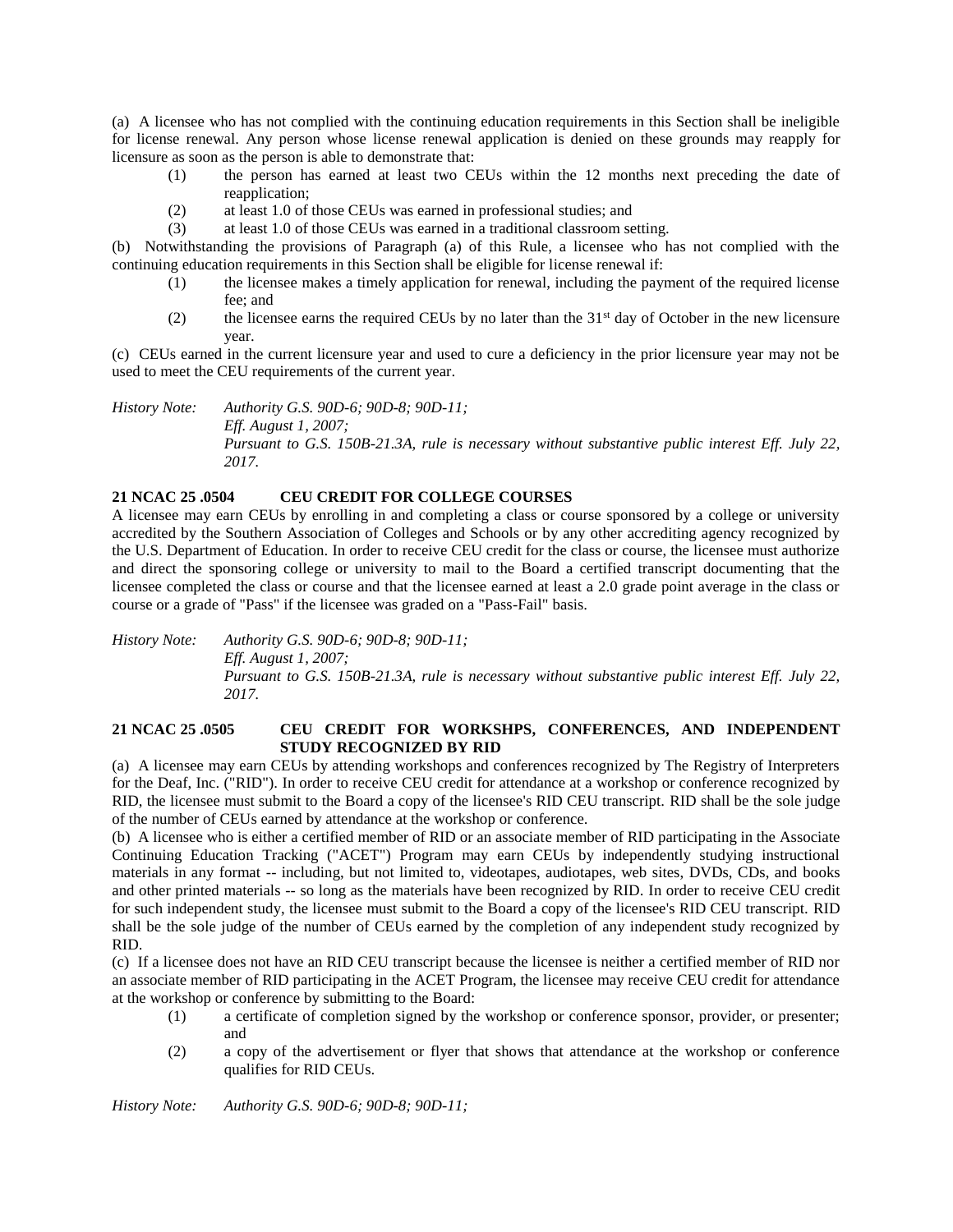*Eff. August 1, 2007;*

*Pursuant to G.S. 150B-21.3A, rule is necessary without substantive public interest Eff. July 22, 2017.*

### **21 NCAC 25 .0506 CEU CREDIT FOR WORKSHPS, CONFERENCES, AND INDEPENDENT STUDY APPROVED BY OTHER STATUTORY PROFESSIONAL LICENSING BOARDS**

(a) A licensee may earn CEUs by attending workshops and conferences approved by other statutory professional licensing boards of this or any other state. In order to receive CEU credit for attendance at such workshops and conferences, the licensee must submit to the Board written evidence that the workshop or conference was approved by another statutory professional licensing board and that the licensee attended the workshop or conference. The mandatory professional licensing board that approves the workshop or conference shall be the sole judge of the number of CE hours that may be earned by attendance at the workshop or conference.

(b) A licensee may earn CEUs by independently studying instructional materials in any format -- including, but not limited to, videotapes, audiotapes, web sites, DVDs, CDs, and books and other printed materials -- so long as the materials have been approved for CE credit by another statutory professional licensing board. In order to receive CEU credit for such independent study, the licensee must submit to the Board written evidence that the independent study was approved by another statutory professional licensing board and that the licensee satisfactorily completed the independent study. The statutory professional licensing board that approves the independent study shall be the sole judge of the number of CE hours that may be earned by completion of the independent study.

*History Note: Authority G.S. 90D-6; 90D-8; 90D-11; Eff. August 1, 2007; Pursuant to G.S. 150B-21.3A, rule is necessary without substantive public interest Eff. July 22, 2017.*

# **SECTION .0600 – ADMINISTRATIVE PROCEDURE**

**21 NCAC 25 .0601 PETITIONS FOR THE ADOPTION, AMENDMENT OR REPEAL OF RULES** (a) Any person may petition the Board to adopt a new rule or to amend or repeal an existing rule by filing a written petition with the Board.

(b) The petition shall contain:

- (1) the petitioner's name, address, telephone number, fax number, email address, and signature;
- (2) the number of the rule the petitioner wants the Board to amendment or repeal;
- (3) a draft of the proposed new or amended rule;
- (4) the reasons the petitioner believes the Board should take the requested action; and
- (5) a statement of whether the petitioner wishes to address the Board regarding the petition.

(c) The Board chair, in his or her discretion, may give supporters and opponents of the petition an opportunity:

- (1) to file written comments on the petition; and
- (2) to address the Board on the merits of the petition.

*History Note: Authority G.S. 90D-6; 150B-20(a); Eff. March 21, 2005;*

*Pursuant to G.S. 150B-21.3A, rule is necessary without substantive public interest Eff. July 22, 2017.*

# **21 NCAC 25 .0602 DECLARATORY RULINGS**

(a) Any person aggrieved may petition the Board to issue a declaratory ruling as to the validity of a rule or as to the applicability to a given state of facts of a statute administered by the Board or of a rule or order of the Board by filing a written petition with the Board.

(b) A petition for a declaratory ruling must contain:

- (1) The petitioner's name, address, telephone number, fax number, email address, and signature;
- (2) The number of the rule or statute the petitioner wants the Board to construe;
- (3) The given state of facts to be applied in the ruling;
- (4) A plain and concise statement of the ruling sought by the petitioner;
- (5) A statement of how the petitioner is aggrieved by the rule or statute;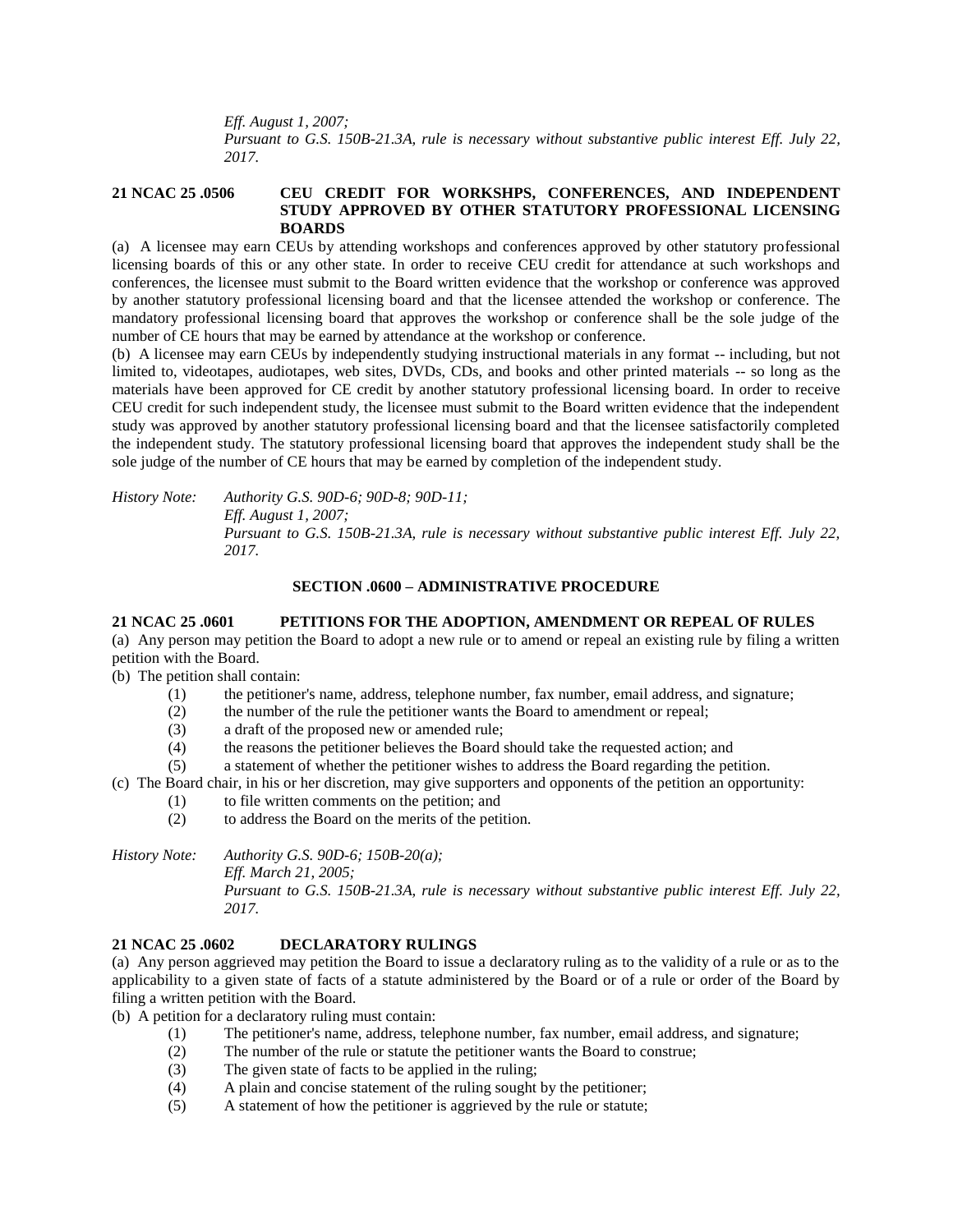- (6) A plain and concise statement of the reasons the ruling sought should be issued by the Board; and
- (7) A statement of whether the petitioner wishes to address the Board regarding the petition.
- (c) The Board chair, in his or her discretion, may give supporters and opponents of the petition an opportunity:
	- (1) to file written comments on the petition; and
	- (2) to address the Board on the merits of the petition.
- (d) The Board may decline to issue any ruling:
	- (1) When the Board determines that the petitioner is not a person aggrieved;
	- (2) When the Board determines that material facts are in dispute;
	- (3) When the Board determines that an actual case or controversy exists;
	- (4) When the subject matter of the request is being investigated by the Board;
	- (5) When the subject matter of the request is involved in pending litigation;
	- (6) When the Board has already issued a final decision in a contested case involving the same or substantially similar facts;
	- (7) When the Board has already issued a declaratory ruling on the same or substantially similar facts; or
	- (8) When the Board determines that the issuance of a ruling is not in the public interest.

*History Note: Authority G.S. 90D-6; 150B-4; Eff. March 21, 2005; Pursuant to G.S. 150B-21.3A, rule is necessary without substantive public interest Eff. July 22, 2017.*

# **21 NCAC 25 .0603 FILING**

(a) A document is filed with the Board when the document is actually received by the Board and not when it is merely placed into the custody and control of the United States Postal Service or some other public carrier.

(b) A document may be filed with the Board by facsimile transmission.

(c) A document may not be filed with the Board by email transmission.

*History Note: Authority G.S. 90D-6; 150B-38(h); Eff. March 21, 2005; Pursuant to G.S. 150B-21.3A, rule is necessary without substantive public interest Eff. July 22, 2017.*

### **SECTION .0700 – SANCTIONS**

# **21 NCAC 25 .0701 SCHEDULE OF PENALTIES**

The presumptive penalty for any violation of any provision of Chapter 90D of the North Carolina General Statutes or any rule adopted by the Board shall be:

- (1) \$100 for the first violation;
- (2) \$200 for the second violation;
- (3) \$400 for the third violation; and
- (4) \$800 for the fourth violation

*History Note: Authority G.S. 90D-14(c); S.L. 2005-299, s.4; Eff. August 1, 2007;*

*Pursuant to G.S. 150B-21.3A, rule is necessary without substantive public interest Eff. July 22, 2017.*

# **21 NCAC 25 .0702 EVALUATION OF MITIGATING AND AGGRAVATING FACTORS**

(a) If the Board finds that mitigating factors outweigh aggravating factors, the Board may assess a penalty that is less than the presumptive penalty.

(b) If the Board finds that aggravating factors outweigh mitigating factors, the Board may assess a penalty that is more than the presumptive penalty, provided that no single penalty for any single violation shall exceed one thousand dollars (\$1,000).

(c) If the Board assesses a penalty that is more or less than the presumptive penalty, the Board shall state its reasons for doing so. The Board need not state its reasons for assessing the presumptive penalty.